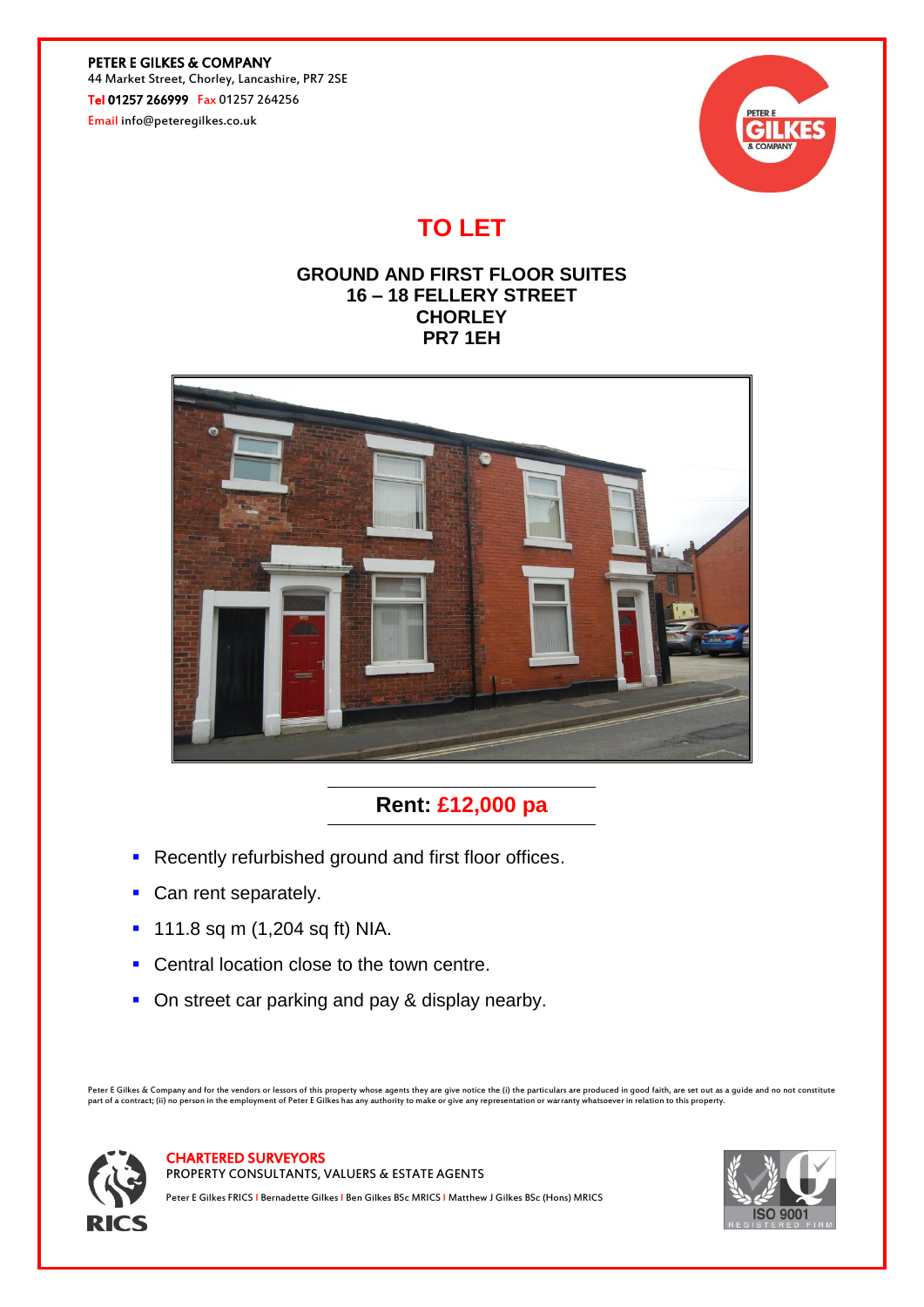- **Description:** The premises occupy a convenient and easily accessible position of Union Street. The accommodation has been recently refurbished with lighting and fitted carpets.
- **Location:** From the Town Centre proceed down Union Street from the junction close to Booths supermarket into Fellery Street where the offices are approximately 50m on the right hand side.

#### **Accommodation:**

**No 18: Ground Floor:** Entrance Hall

> **Office 1:** 4m x 8m (13'1 x 26'2) with two inter connecting doors to the offices within No 16



**First Floor:** Office 2: 3.1m x 8m (10'1 x 26'2) with interconnecting door to the first floor for No 16

Male/female WCs

**No 16: Ground Floor: Office 3**: 3.7m x 4.2m (12'1 x 13'7)

**Office 4**: 3.9m x 3.5m (12'7 x 11'4)

Communal kitchen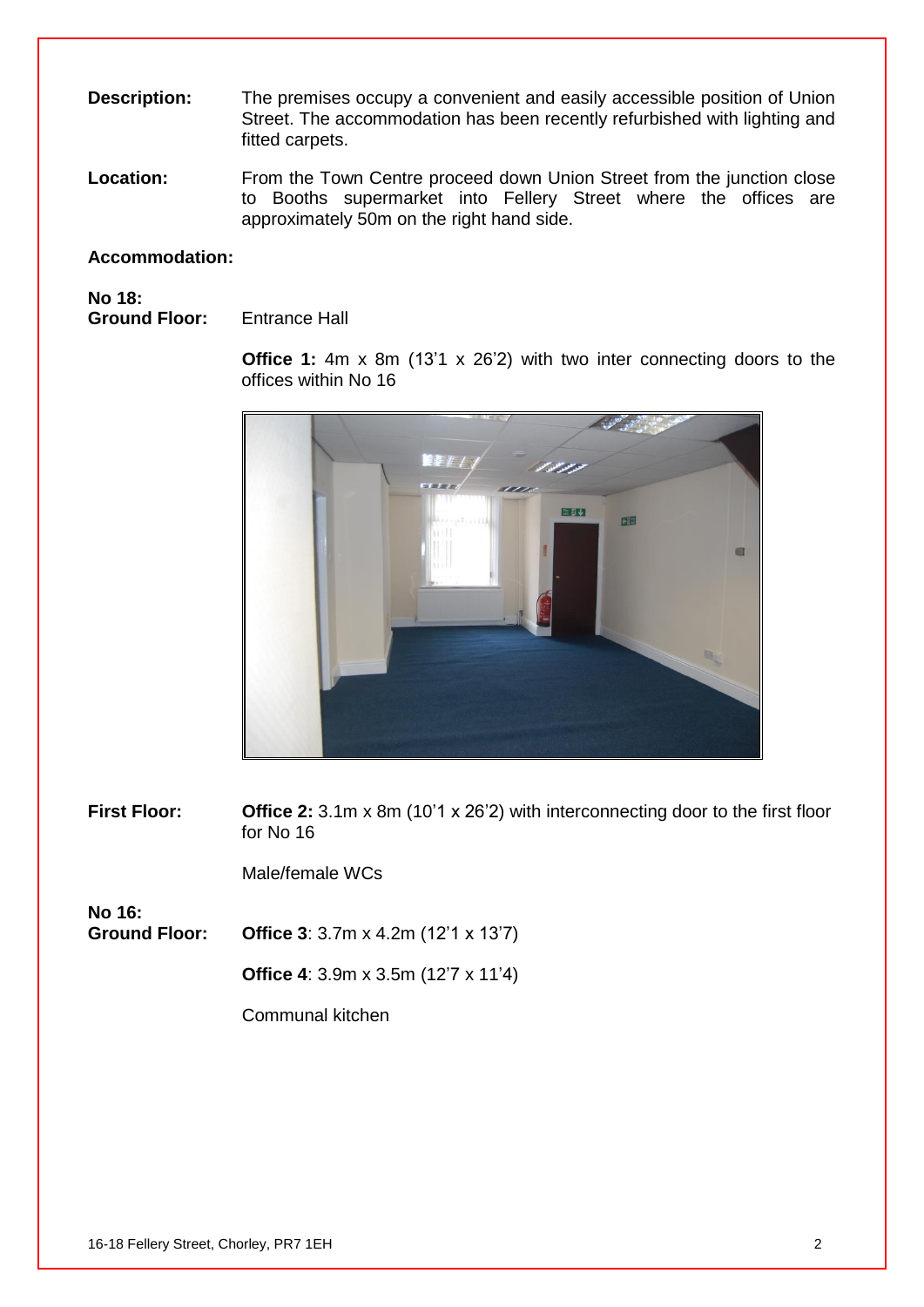**First Floor Office 5:** 4.9m x 4.3m (16' x 14'1)



**Office 6:** 3.1m x 3.6m (10'1 x 11'8)

**Outside:** We understand permits can be purchased form the Council enabling parking on street within the residents' restricted area and all interest parties should make their own enquiries to Chorley Borough Council on 01257 515151.

**Lease:**

**Rent:** £12,000 per annum exclusive with the first three months payable on completion and monthly in advance thereafter.

**Term:** Three years

**Repairs:** Internal responsibility upon tenant

**Insurance:** Landlord to insure but reclaim a fair share of the premium from Tenant as additional rent.

**Business Rates:** Tenants' responsibility

- **Energy Rating:** We understand an energy performance certificate has been commissioned and will be available upon request.
- Services: Tenants' responsibility
- **Legal Costs:** Each party should bear their own legal expenses.
- **Outgoings:** Electricity, water charges and other outgoings payable by the tenant.
- **VAT:** All prices quoted are exclusive but may be liable to VAT at the appropriate rate.